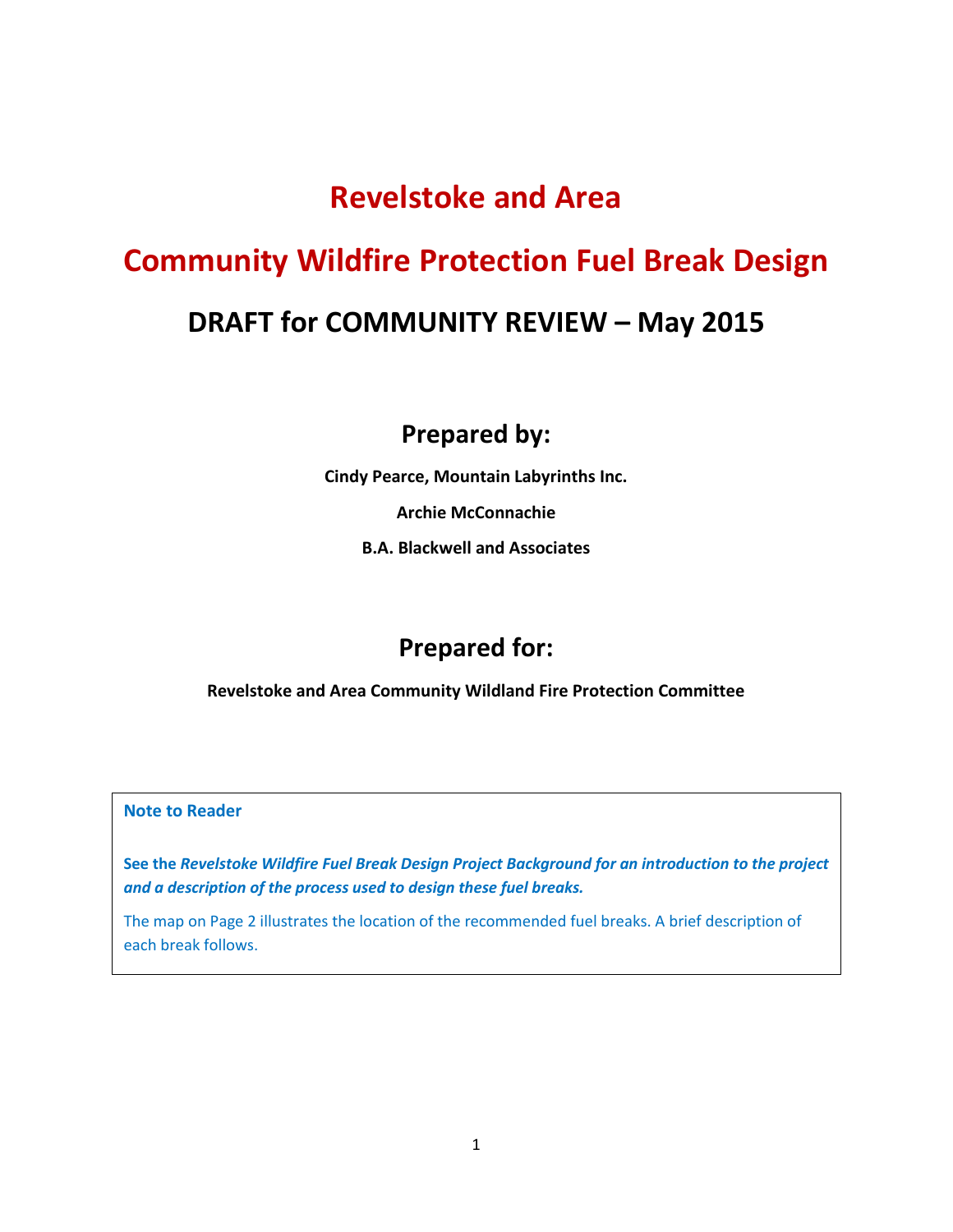

## **Existing and Proposed Fuel Break Map - DRAFT**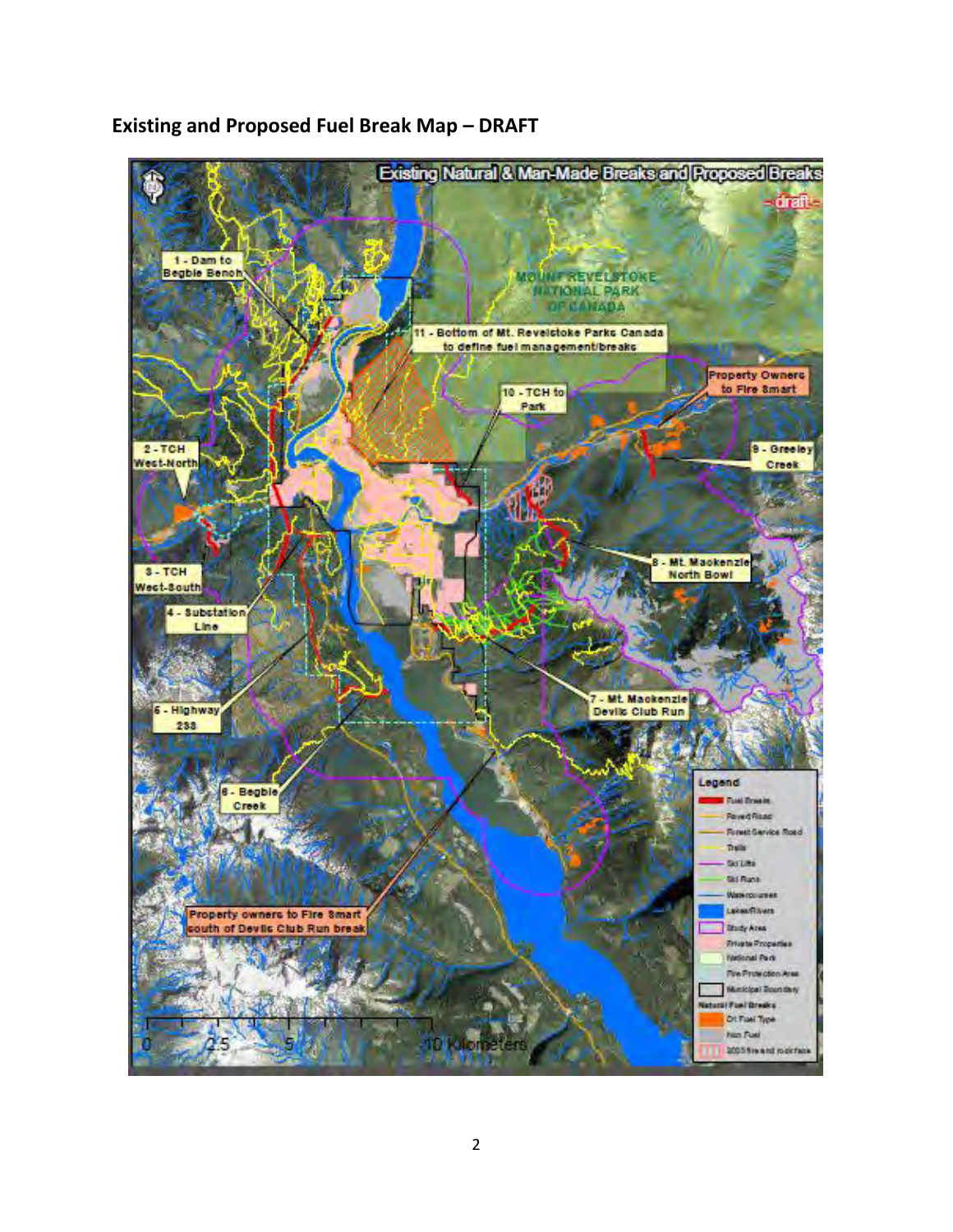## **Existing Natural and Man-Made Fuel Breaks**

#### **1. Dam to Begbie Bench – Main BC Hydro Transmission Line**

The BC Hydro transmission line from the Revelstoke Dam southwards provides a man-made fuel break for the Westside road area, Big Eddy neighbourhood and the Begbie Bench neighbourhood for wildfires from the west. BC Hydro maintains the 300 metre wide corridor by brushing and mulching that meets BC wildfire fuel hazard abatement requirements. This portion of the transmission line is roaded.

|   | <b>Wildfire Probability - Mixed</b>          |           | <b>Values at Risk</b>       |
|---|----------------------------------------------|-----------|-----------------------------|
|   | Patches of high risk fuel types              |           | <b>Transmission line</b>    |
|   | High historical human & lightening ignitions | ٠         | Highway 1                   |
| ٠ | Potential for increased ignitions from       | $\bullet$ | <b>CPR</b> line             |
|   | recreation use                               | $\bullet$ | Highway 23 South            |
|   |                                              | $\bullet$ | Tum Tum community watershed |
|   |                                              | $\bullet$ | Big Eddy neighbourhood      |
|   |                                              | $\bullet$ | Begbie Bench neighbourhood  |
|   |                                              |           | West side road businesses   |

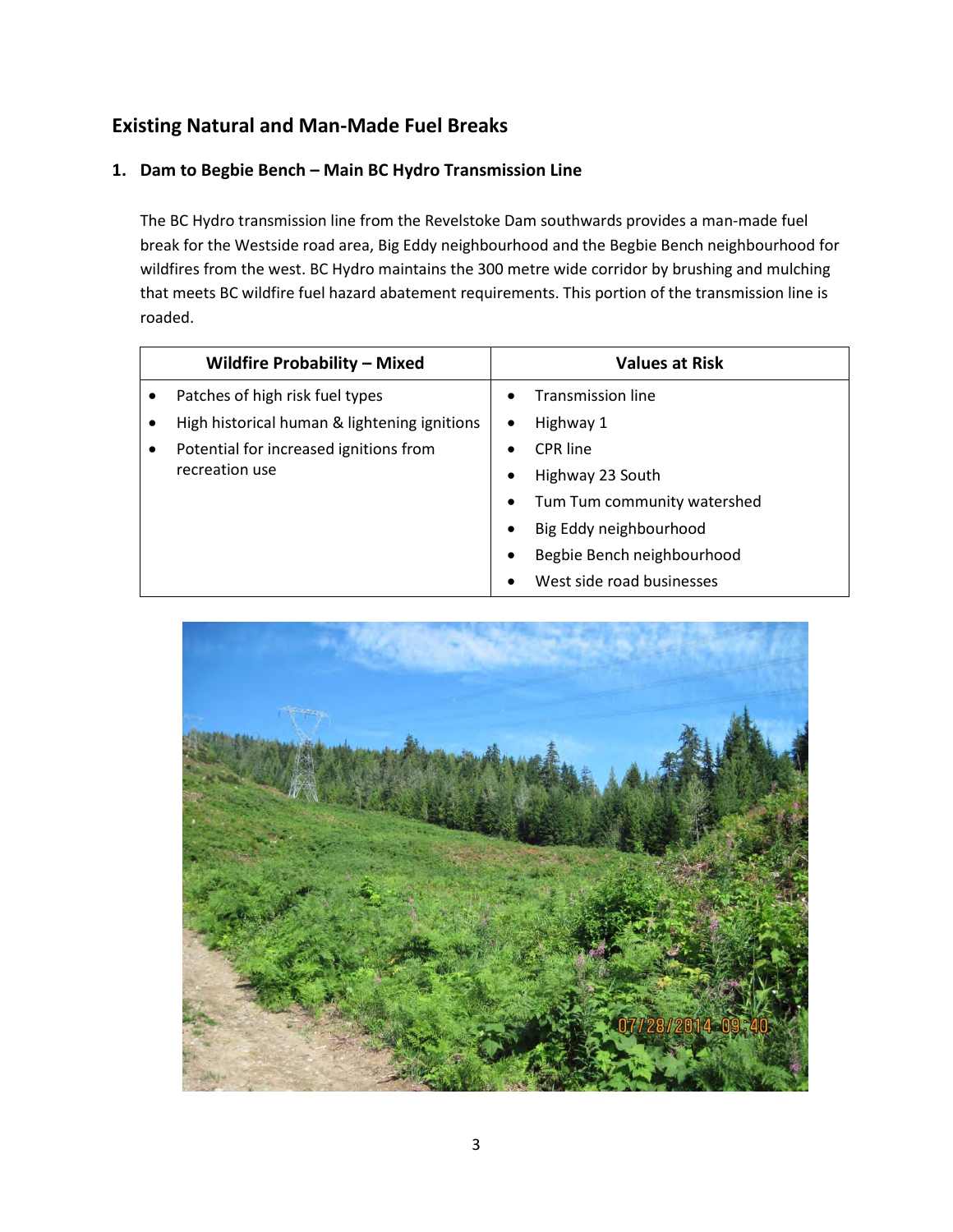## **2. Trans – Canada Highway (TCH) West - North**

The steep, unroaded hillsides in this area make it impossible to create a roaded fuel break. If the properties to the west of the BC Hydro main transmission line were threatened by a wildfire from the west, the deciduous forests at this location would provide the anchor for a fuel break that could be created with a prescribed fire to burn-off the upslope forests.

| <b>Wildfire Probability - Mixed</b>                                                                                                                         | <b>Values at Risk</b>                                                                           |
|-------------------------------------------------------------------------------------------------------------------------------------------------------------|-------------------------------------------------------------------------------------------------|
| Small area of high risk fuel types; extensive<br>deciduous/mixed forest<br>Few historical ignitions<br>Three fuel concentrations at mill yards<br>$\bullet$ | Highway 1<br>$\bullet$<br>CPR line<br>$\bullet$<br>Tourism businesses<br>$\bullet$<br>Few homes |
|                                                                                                                                                             | Stella Jones Pole yard<br>$\bullet$                                                             |

### **3. Trans – Canada Highway (TCH) West - South**

The steep, unroaded hillsides in this area make it impossible to create a roaded fuel break. The 2006 wildfire now creates a natural fuel break for properties west of the main BC Hydro transmission line.

| <b>Wildfire Probability - Low</b>                                                                                                                                                     | <b>Values at Risk</b>                                                                                                                                           |
|---------------------------------------------------------------------------------------------------------------------------------------------------------------------------------------|-----------------------------------------------------------------------------------------------------------------------------------------------------------------|
| Small area of high risk fuel types; extensive<br>deciduous/mixed forest<br>Steep, rocky hillsides<br>Few historical ignitions<br>Three fuel concentrations at mill yards<br>$\bullet$ | Highway 1<br>$\bullet$<br><b>CPR</b> line<br>Tum Tum community watershed<br>$\bullet$<br>Tourism businesses<br>$\bullet$<br>Few homes<br>Stella Jones Pole yard |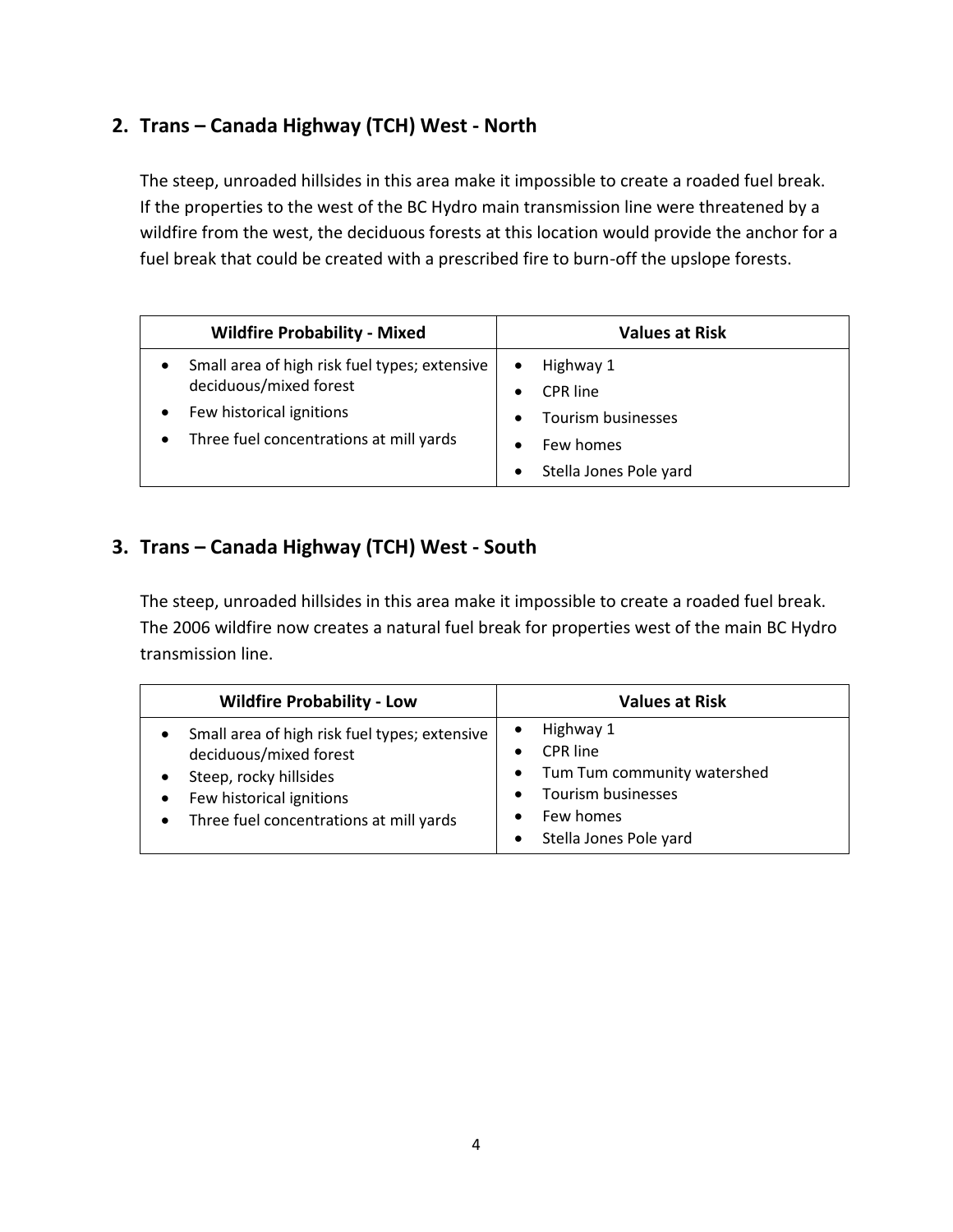### **4. Substation Transmission Line**

The BC Hydro transmission line from the main transmission corridor to the Downie sub-station across the River provides a man-made fuel break within the Begbie Bench area. This 30 metre wide corridor is regularly maintained by BC Hydro with brushing and mulching that meet BC wildfire fuel hazard abatement requirements.

| <b>Wildfire Probability - Mixed</b>          | <b>Values at Risk</b>                    |
|----------------------------------------------|------------------------------------------|
| Patches of high risk fuel types<br>$\bullet$ | Highway 23 South                         |
| High historical human & lightening<br>٠      | Highway 1                                |
| ignitions                                    | CPR line                                 |
| Potential forilncreased ignitions from<br>٠  | Tum Tum community watershed<br>$\bullet$ |
| recreation use                               | Big Eddy neighbourhood                   |
|                                              | Begbie Bench                             |

#### **5. Highway 23 South Corridor**

The Highway 23 South right-of-way and the adjacent transmission line create a man-made fuel break for the Begbie Bench and MacPherson areas for wildfire coming downslope. This 30 metre wide corridor is adequate to protect community values in the area given the relatively low wildfire probability on this east facing, cold slope.

BC Timber Sales and Stella Jones Inc. have forest harvesting operating areas in this area. Timber harvesting adjacent to the corridor should be designed to create primarily deciduous shaded breaks adjacent to the corridor for up to a total of 150 metres wide (including the highway/transmission corridor). If resources are available for fuel management treatments, the corridor could be widened in the few patches of high risk fuel types on the west side of the corridor with primarily deciduous shaded breaks adjacent to the corridor for up to a total of 150 metres wide (including the highway/transmission corridor).

| <b>Wildfire Probability - Low</b>                                                                                   | <b>Values at Risk</b>                 |
|---------------------------------------------------------------------------------------------------------------------|---------------------------------------|
| East facing, cold slope<br>$\bullet$<br>Few patches of high risk fuel types<br>$\bullet$                            | Highway 23 South<br>Households        |
| High historical human ignitions with<br>$\bullet$<br>potential for increase with expanding<br>summer recreation use | <b>Businesses</b><br>Nordic Ski Lodge |
| Primary winds toward community<br>٠                                                                                 |                                       |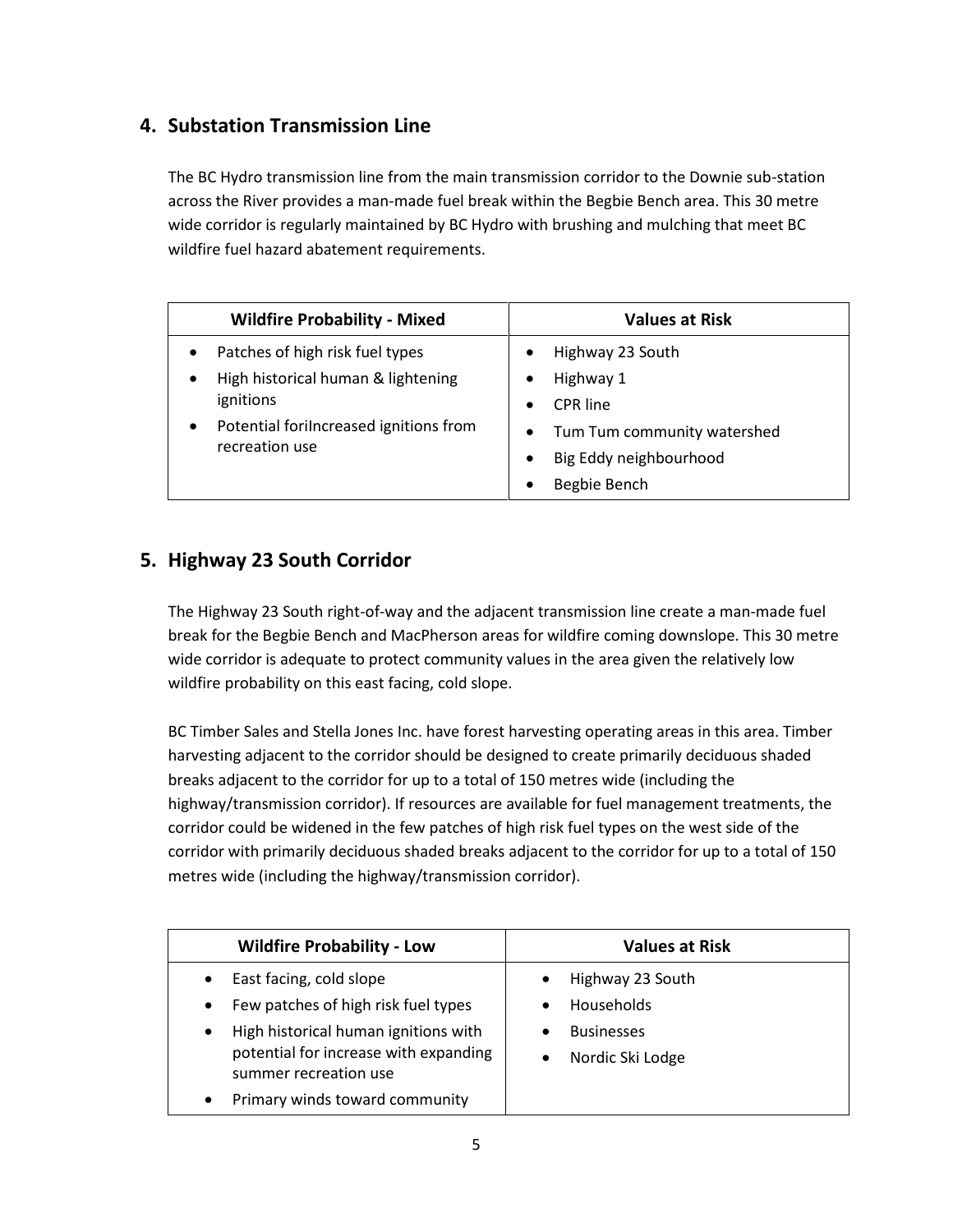# **6. Begbie Creek**

The Begbie Creek draw is an old-growth management area with open forests that create a natural fuel break for wildfires coming from the south of the MacPherson/Begbie Bench area. Road access is in place from both sides of the creek.

| <b>Wildfire Probability - Low</b>                                                                                                              | <b>Values at Risk</b> |
|------------------------------------------------------------------------------------------------------------------------------------------------|-----------------------|
| Few patches of high risk fuel types<br>$\bullet$<br>High historical lightening ignitions<br>$\bullet$<br>Primary winds toward residential area | Few homes             |

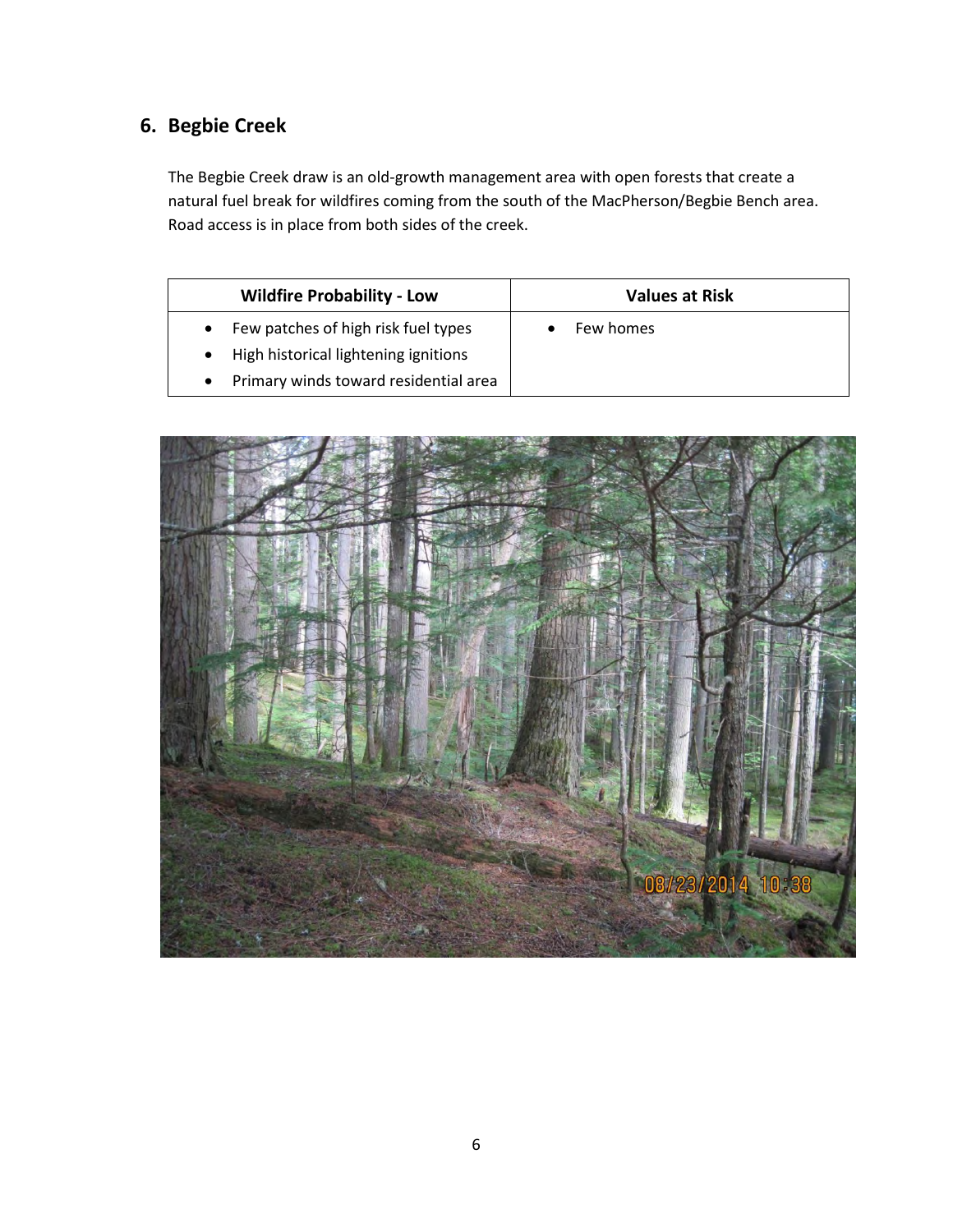#### **7. Mt. MacKenzie Devils Club Run**

The 70 metre wide Devils Club Run of Revelstoke Mountain Resort (RMR) on Mt. MacKenzie creates a man-made fuel break for the resort and the Arrow Heights neighbourhood for wildfires from the south. Glading and additional runs to the north of Devils Club strengthen this fuel break. The entire run is roaded, and regularly maintained.

The team explored options to establish a fuel break along the bottom of Mt. Mackenzie but the large parcels of private property make that unfeasible. However, most of the private properties along Camozzi Road have been cleared, and these wet, roaded areas create a man-made fuel break, until they are developed. If RMR develops access along the lower elevations of the mountain within Crown land in the future, this may create an opportunity for a fuel break to be created through fuel management treatments.

There is no opportunity to establish a roaded fuel break to protect the private properties to the south of this break. These property owners will need to be especially vigilant to FireSmart their properties to reduce wildfire risks - see [http://bcwildfire.ca/Prevention/firesmart.html.](http://bcwildfire.ca/Prevention/firesmart.html)

| Wildfire Probability - High to Moderate                                                                                                                                                                 | <b>Values at Risk</b>                                                                                                              |
|---------------------------------------------------------------------------------------------------------------------------------------------------------------------------------------------------------|------------------------------------------------------------------------------------------------------------------------------------|
| Concentrated high risk fuel types at<br>$\bullet$<br>mid-elevation/mixed at lower<br>elevation<br>Moderate historical ignitions<br>$\bullet$<br>1930's catastrophic fire from the<br>$\bullet$<br>north | <b>RMR</b> infrastructure<br>Arrow Heights neighbourhood -<br>$\bullet$<br>many homes with treed properties<br>Airport<br>Hospital |

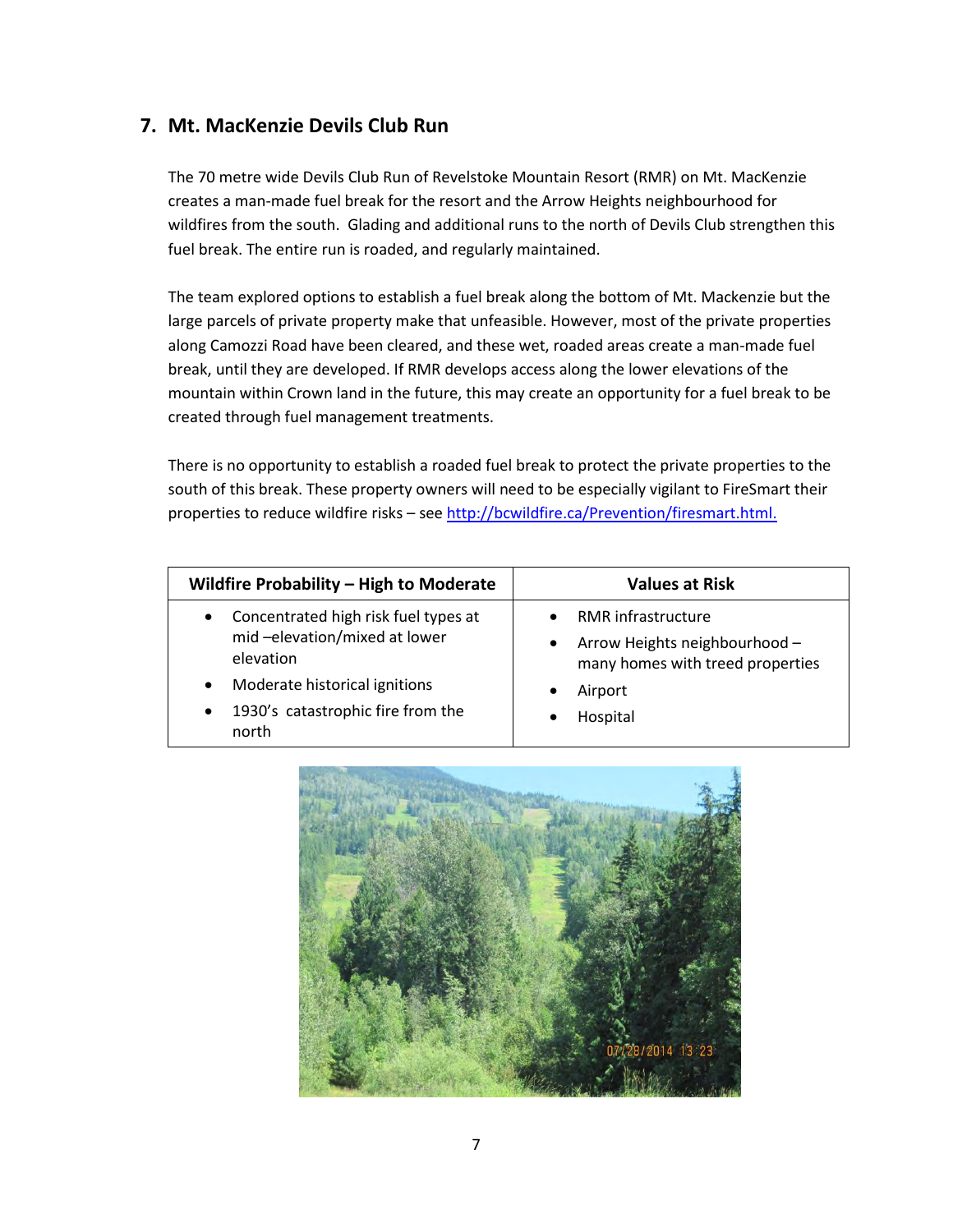#### **8. Mt. MacKenzie North Bowl**

The two ski runs, gladed areas and chairlift in the North Bowl of RMR on Mt. MacKenzie, along with the 2003 wildfire and rock face just below create a man-made/natural fuel break for Arrow Heights neighbourhood for wildfires from the east. This area is has road access via RMR's operational road system.

| Wildfire Probability - High to Moderate                                                                                                                                                                                                                                                                                                    | <b>Values at Risk</b>                                                                                                         |
|--------------------------------------------------------------------------------------------------------------------------------------------------------------------------------------------------------------------------------------------------------------------------------------------------------------------------------------------|-------------------------------------------------------------------------------------------------------------------------------|
| Concentrated high risk fuel types at<br>$\bullet$<br>mid-elevation/mixed at lower<br>elevations<br>Moderate historical ignitions<br>$\bullet$<br>Winds down the Illecillewaet River<br>$\bullet$<br>valley<br>1930's catastrophic fire from the east<br>$\bullet$<br>2003 persistent wildfire west of<br>$\bullet$<br><b>Greeley Creek</b> | Hospital<br>Airport<br>٠<br>Water reservoir<br>Arrow Heights neighbourhood -<br>$\bullet$<br>many homes with treed properties |

## **9. Greeley**

The old-growth management area along the lower portion of Greeley Creek as well as the young plantation and primarily deciduous forests adjacent to this area create a natural fuel break protecting the City water treatment plant and houses/developments to the west of the Creek from wildfires coming from the east. There is road access from both sides of the creek through the road to the plant and a forestry road on the east side of the creek.

There is no road access above the water treatment plant. The team has not recommended the creation of a fuel break along the remainder of the watershed because of the team's assessment that the wildfire probability is low.

The owners of the two private properties located to the east of this break will need to be especially vigilant to FireSmart their properties to reduce wildfire risks – see [http://bcwildfire.ca/Prevention/firesmart.html.](http://bcwildfire.ca/Prevention/firesmart.html)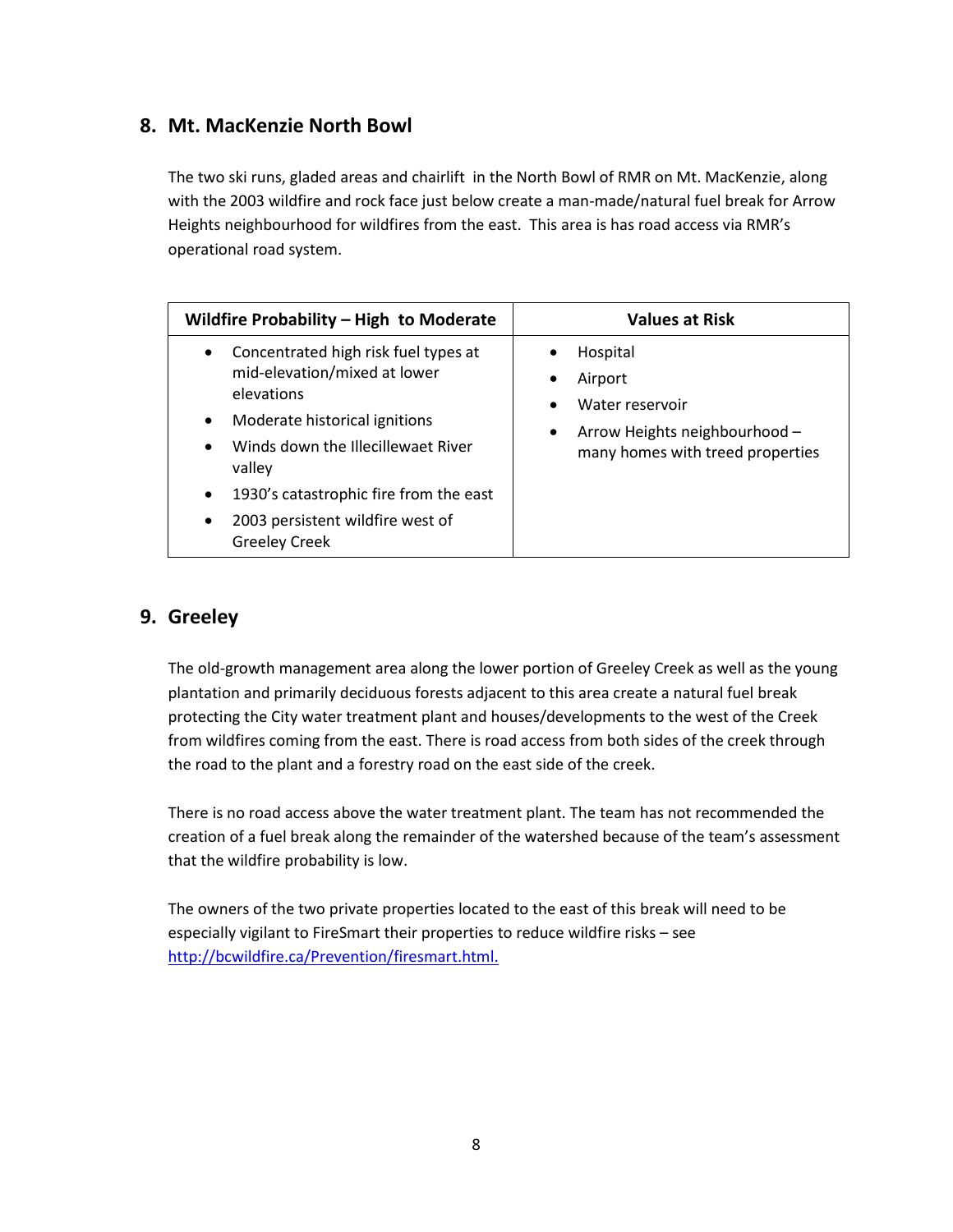| Wildfire Probability - Low to Moderate*                                                                                       | <b>Values at Risk</b>                                                     |
|-------------------------------------------------------------------------------------------------------------------------------|---------------------------------------------------------------------------|
| North facing cold slope<br>Patches of high risk fuel types at mid-<br>$\bullet$<br>elevation<br>Moderate ignition probability | Water treatment plant<br>$\bullet$<br>Community watershed<br>Private land |

\*The Wildfire Hazard Management System rates the wildfire probability in Greeley Creek as Moderate to High however this system does not take aspect (e.g. north or south facing) into account. As this watershed is a cold north facing slope, the team assesses the wildfire probability as Low to Moderate.

#### **10.Trans-Canada Highway (TCH) to Park**

The primarily deciduous forests between the Trans-Canada Highway and Mt. Revelstoke National Park provide a natural fuel break for the Clearview Heights Heights and Downtown neighbourhoods for wildfires coming from the east. There is no established road access, however there are trails on private land that could be rehabilitated to create access if needed.

| <b>Wildfire Probability - Moderate to High</b>       | <b>Values at Risk</b>                                                          |
|------------------------------------------------------|--------------------------------------------------------------------------------|
| South facing slope<br>$\bullet$                      | Highway 1<br>٠                                                                 |
| Primarily deciduous with high risk fuel<br>$\bullet$ | <b>CPR</b> line<br>$\bullet$                                                   |
| types at low elevation/private lands                 | Water reservoir<br>$\bullet$                                                   |
| Historical human ignitions<br>$\bullet$              | <b>Clearview Heights and Downtown</b><br>٠<br>neighbourhoods                   |
|                                                      | Bridge Creek community watershed<br>$\bullet$<br>(alternate City water supply) |

#### **11.Bottom of Mt. Revelstoke**

The project team has identified a high priority to reduce wildfire risks to community values from wildfires from within Mt. Revelstoke National Park. Parks Canada is completing a Wildfire Management Plan that will include commitments to assess the need and options to create a fuel break, with fuel management treatment decisions to follow. The project team recognizes the challenges of balancing Park management objectives with community wildfire protection.